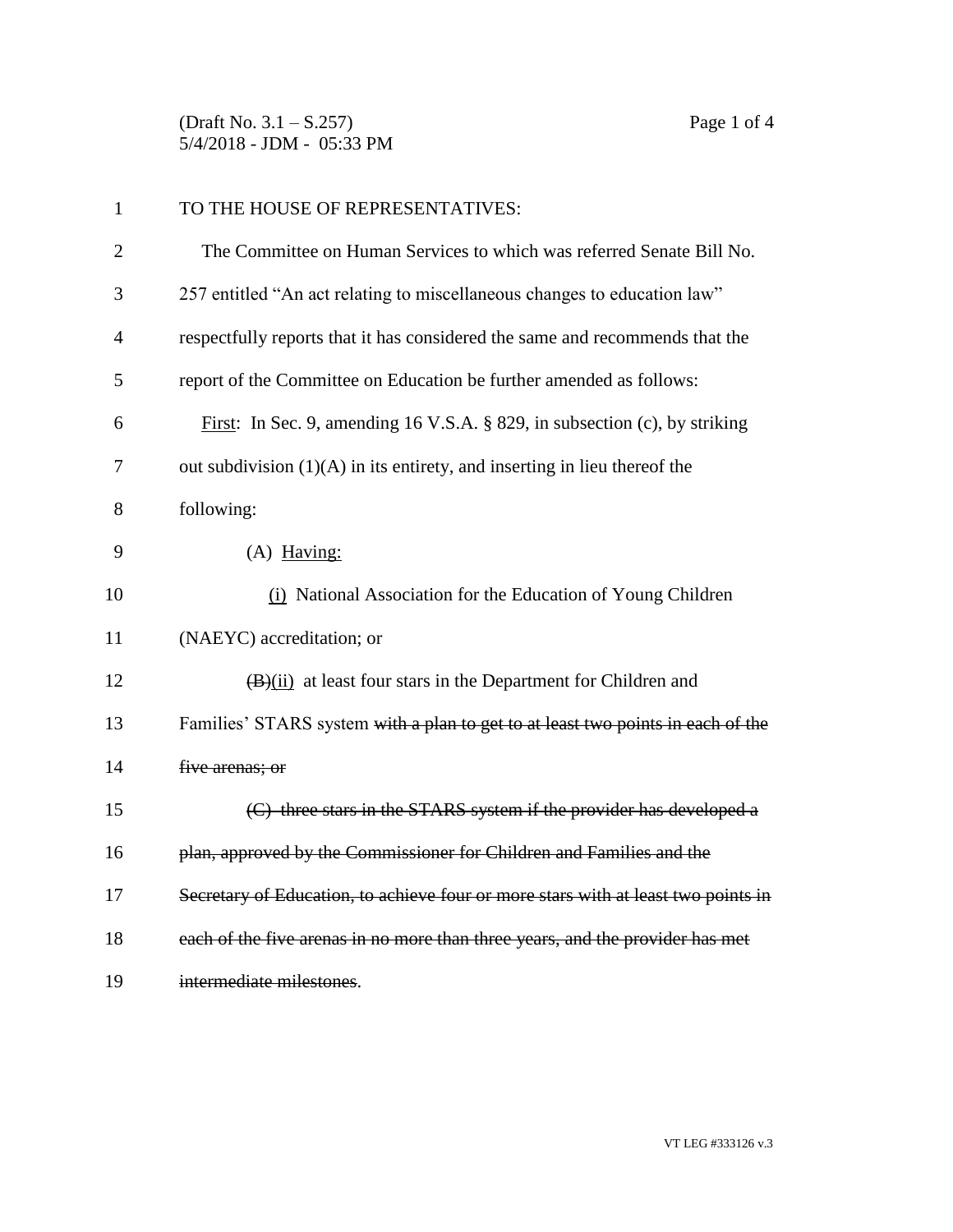## (Draft No. 3.1 – S.257) Page 2 of 4 5/4/2018 - JDM - 05:33 PM

| $\mathbf{1}$   | Second: In Sec. 9, amending 16 V.S.A. § 829, in subsection (c), by striking        |
|----------------|------------------------------------------------------------------------------------|
| $\overline{2}$ | out subdivision $(2)(B)$ in its entirety, and inserting in lieu thereof the        |
| 3              | following:                                                                         |
| $\overline{4}$ | (B) meeting health, safety, and quality rules adopted by the State                 |
| 5              | Board of Education.                                                                |
| 6              | Third: In Sec. 9, amending 16 V.S.A. § 829, in subsection (e), by striking         |
| 7              | out subdivision $(4)(B)(ii)$ in its entirety, and inserting in lieu thereof the    |
| 8              | following:                                                                         |
| 9              | (ii) enters into an agreement with any provider to which it will pay               |
| 10             | tuition regarding quality assurance, transition, and any other matters;            |
| 11             | agreements entered into for the 2019-2020 school year and future school years      |
| 12             | shall be in a form prescribed by the Secretary of Education; and                   |
| 13             | Fourth: In Sec. 9, amending 16 V.S.A. § 829, in subsection (e), by striking        |
| 14             | out subdivision (12) in its entirety, and inserting in lieu thereof the following: |
| 15             | (12) To establish health, safety, and quality requirements for                     |
| 16             | prequalified public providers that are consistent with the Child Care Licensing    |
| 17             | Regulations adopted by the Agency for Human Services.                              |
| 18             | Fifth: In Sec. 10, amending 16 V.S.A. § 4010, by striking out subsection           |
| 19             | (c) in its entirety, and inserting in lieu thereof the following:                  |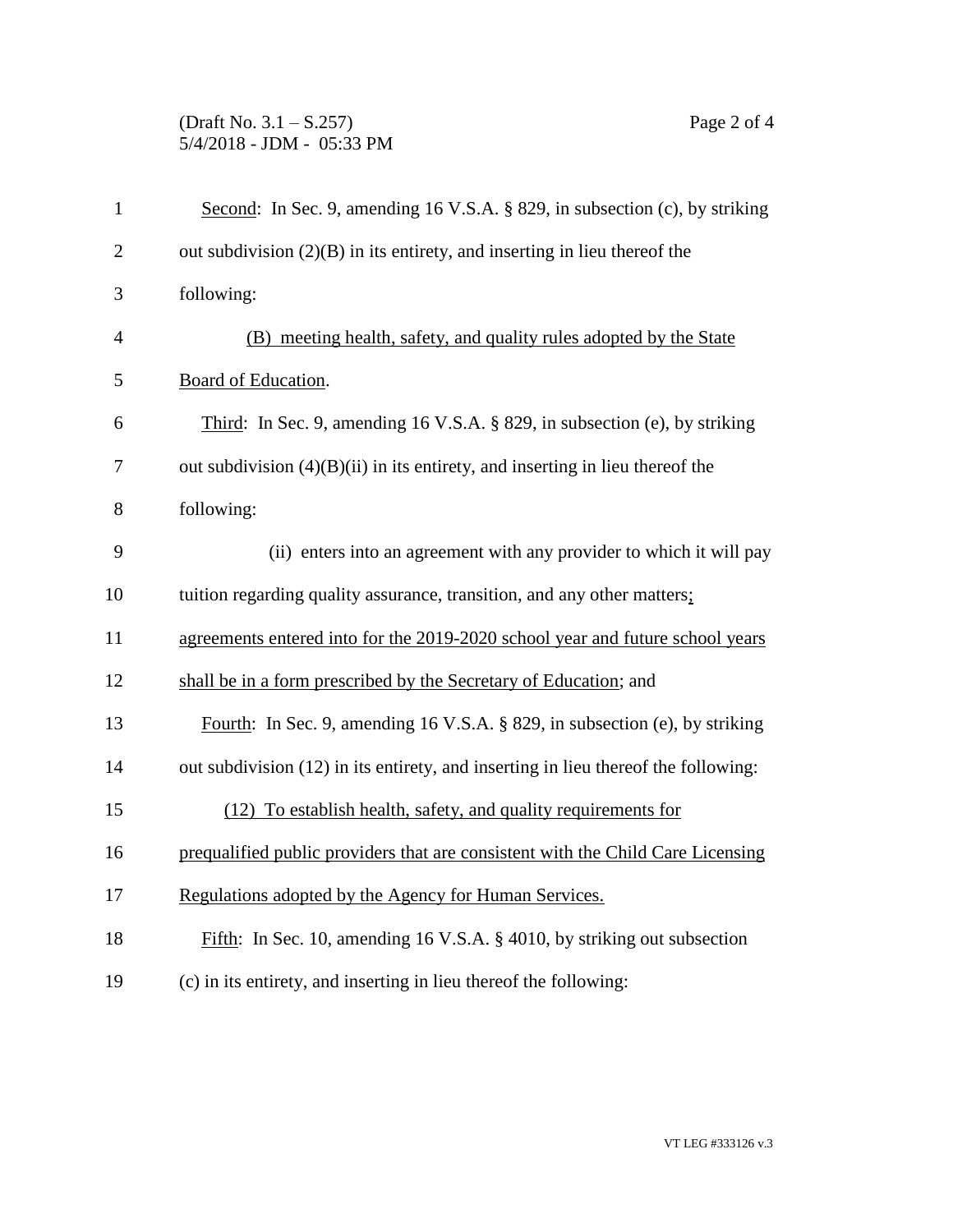## (Draft No. 3.1 – S.257) Page 3 of 4 5/4/2018 - JDM - 05:33 PM

| $\mathbf{1}$   | (c) The Secretary shall determine the weighted long-term membership for               |  |
|----------------|---------------------------------------------------------------------------------------|--|
| $\overline{2}$ | each school district using the long-term membership from subsection (b) of            |  |
| 3              | this section and the following weights for each class:                                |  |
| 4              | (1) Prekindergarten except as otherwise provided in this subsection,                  |  |
| 5              | prekindergarten-0.46;                                                                 |  |
| 6              | (2) for a resident child enrolled in a prekindergarten program offered by             |  |
| 7              | a prequalified public provider, as defined in section $829(a)$ of this title, that is |  |
| 8              | the district of residence with a duration of 20 hours or more per week for 35         |  |
| 9              | weeks annually- $0.70$ ;                                                              |  |
| 10             | (3) Elementary or elementary, excluding prekindergarten—1.0; and                      |  |
| 11             | $(4)$ Secondary secondary-1.13                                                        |  |
| 12             | Sixth: By striking out Sec. 13 in its entirety.                                       |  |
| 13             | Seventh: By striking out Sec. 25 and in its entirety and by inserting in lieu         |  |
| 14             | thereof the following:                                                                |  |
| 15             | Sec. 25. EFFECTIVE DATES                                                              |  |
| 16             | (a) Secs. 8 (Technical Correction) shall take effect July 1, 2019. Secs. 9-12         |  |
| 17             | (Prekindergarten Education) shall take effect on July 1, 2019 for the 2019-           |  |
| 18             | 2020 school year and future school years.                                             |  |
| 19             | (b) This section and the remaining sections shall take effect on passage,             |  |
| 20             | and Secs. 4(c) and 5 shall apply to the subsequent election of district officers of   |  |
| 21             | a unified union school district or a union school district.                           |  |